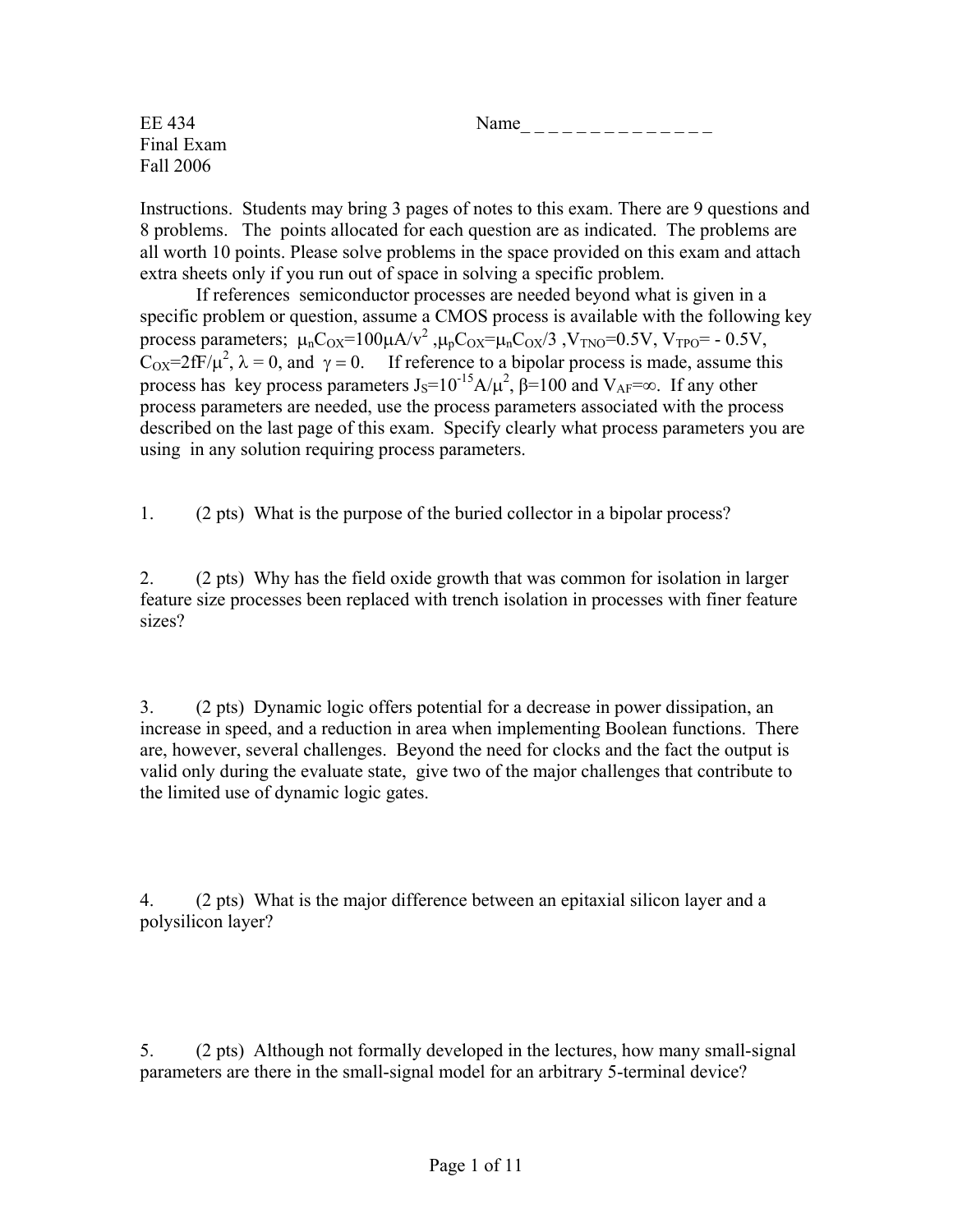6. (2 pts) What is the major reason the pull-up resistance for a minimum-sized pchannel transistor is larger than the corresponding pull-down resistance for a minimumsized n-channel transistor?

7. (4 pts) The pull-down network for a complex logic gate is shown Size the devices so that the worst-case pull-down resistance will be that same as that of a reference inverter driving the same load.



8. (2 pts) In addition to W and L, what other device geometry parameters can be entered to characterize a MOSFET ?

9. ( 2pts) What region of operation of a BJT is analogous to the triode region of operation of the MOSFET?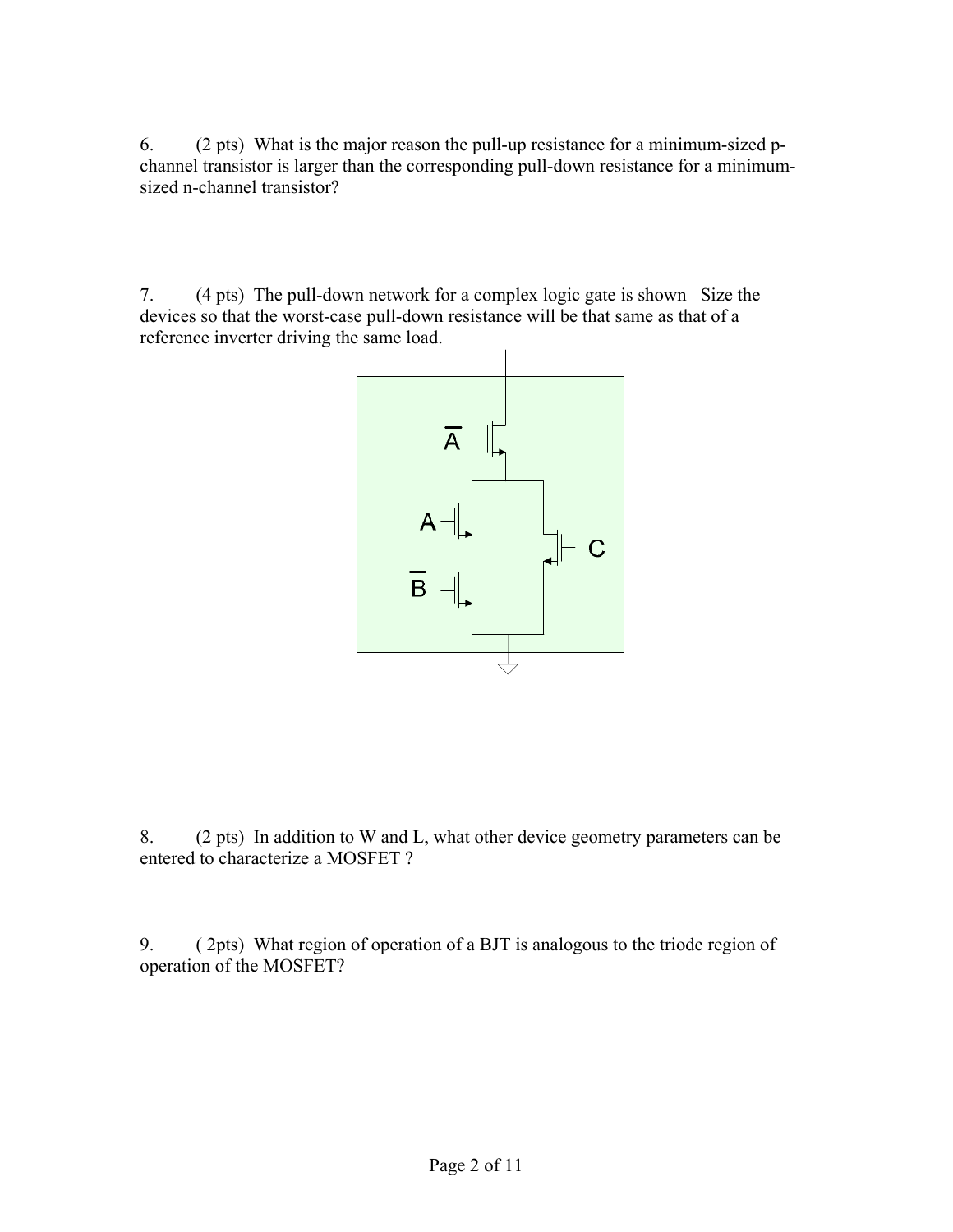Problem 1 A logic circuit designed in conventional static CMOS is shown. Assume all gates are sized for equal worst-case rise and fall times, that the input capacitance of an equal rise/equal fall reference inverter is 2fF, and that it has a propagation delay (T<sub>HL</sub> +  $T<sub>LH</sub>$ ) of 20psec. The overdrive factor, if different than 1, is indicated by the number on the gate symbol.

- a) Determine the propagation delay  $(T_{HL} + T_{LH})$  from the B input to the X output
- b) Repeat part a) if the circuit is comprised entirely of minimum sized devices.

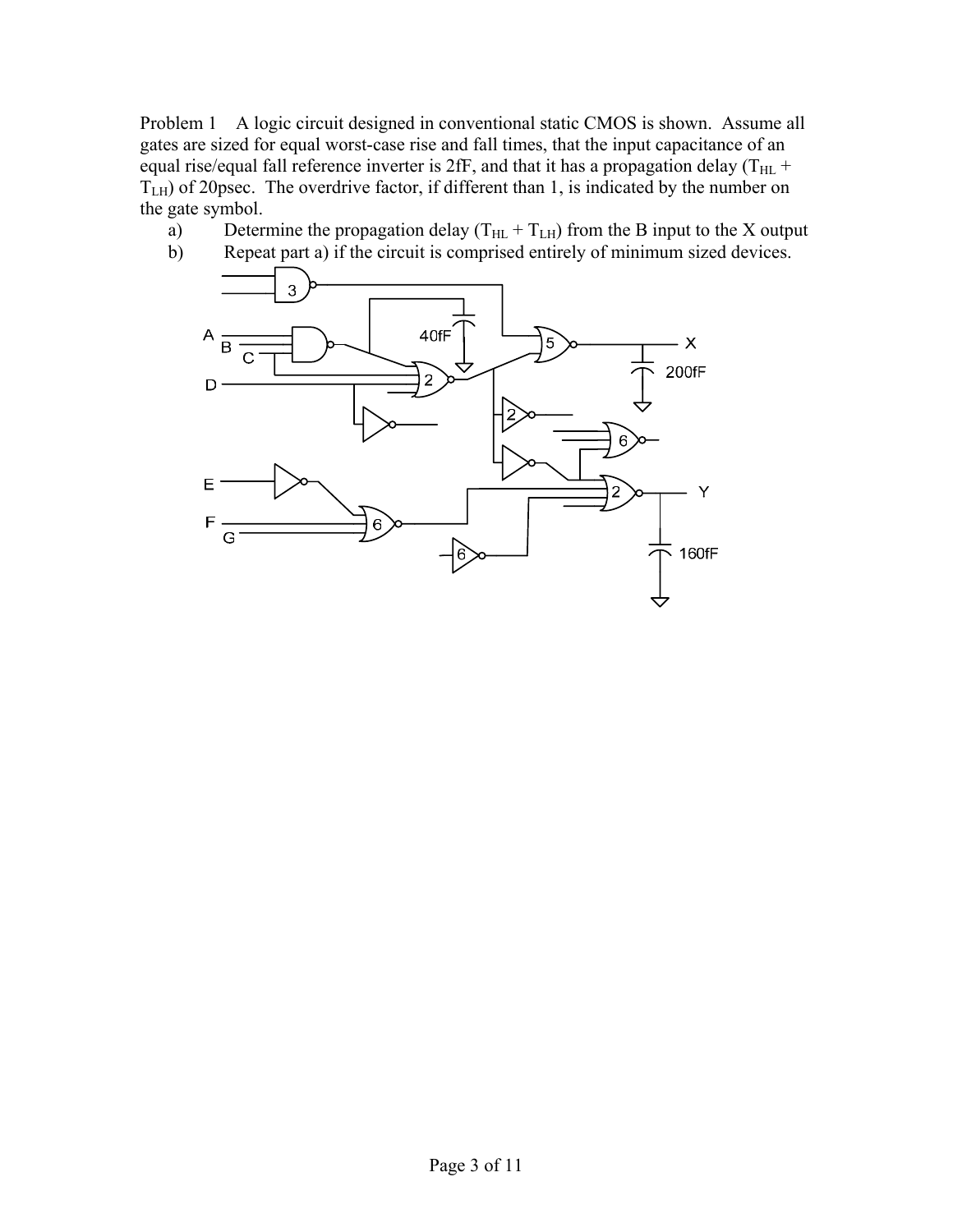Problem 2 A polysilicon interconnect that is 1mm long and 1um wide is driving 3 uniformly spaced capacitive loads as shown in the figure. Using the Elmore delay model, calculate the propagation delay of a signal from point A to point B in this interconnect bus.

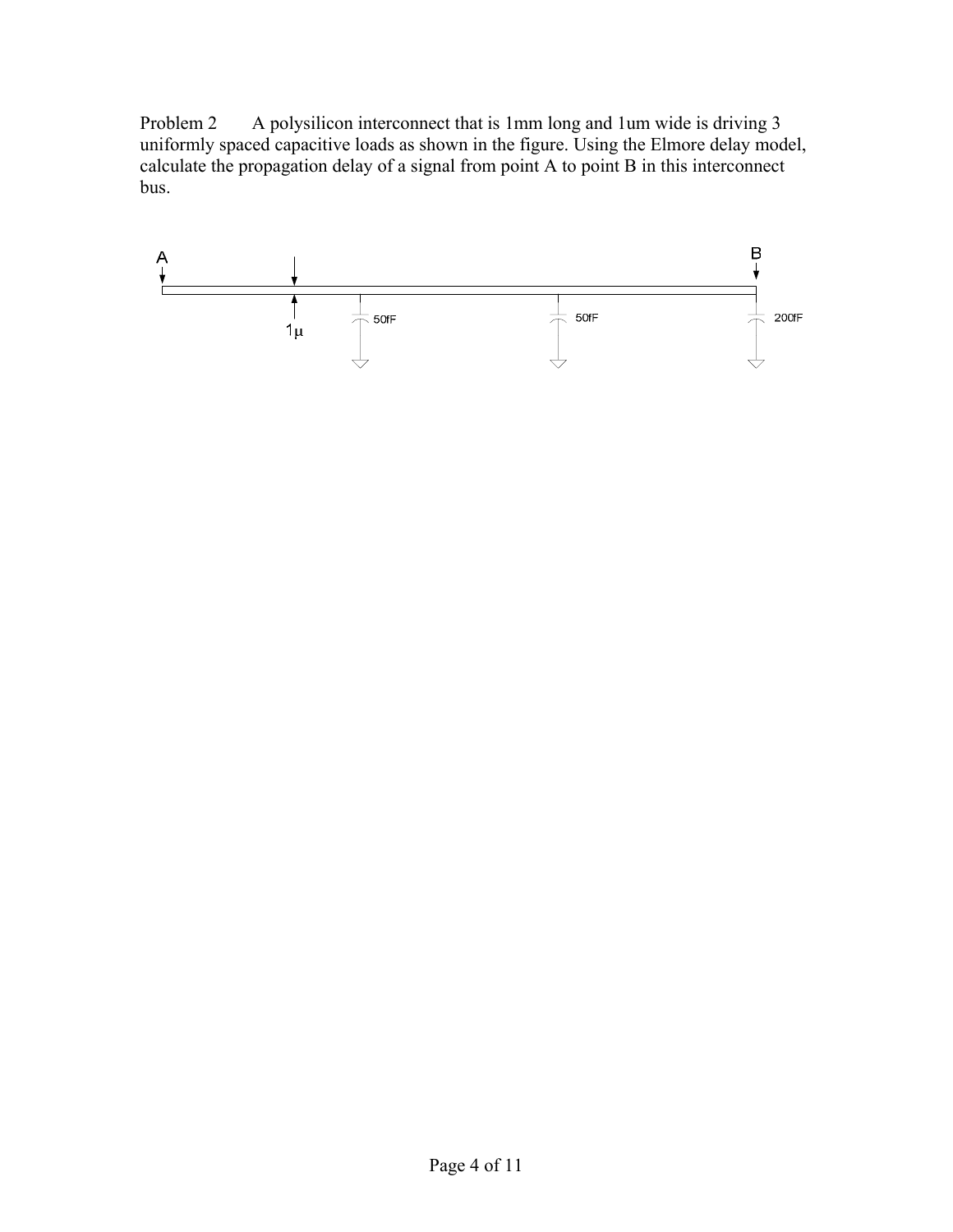Problem 3 A static CMOS inverter is shown. Assume this is fabricated in a process with  $V_{TN}=1V$ ,  $V_{TP}= -2.5V$ , and that the supply voltage is  $V_{DD}=4V$ . Assume further that  $M_1$  and  $M_2$  are minimum-sized with  $\mu_n/\mu_p=3$ .



- a) Is this a viable digital inverter? Why or why not.
- b) If it is a viable digital inverter, determine the trip point
- c) If it is a viable digital inverter, size  $M_1$  and  $M_2$  for equal rise and fall times.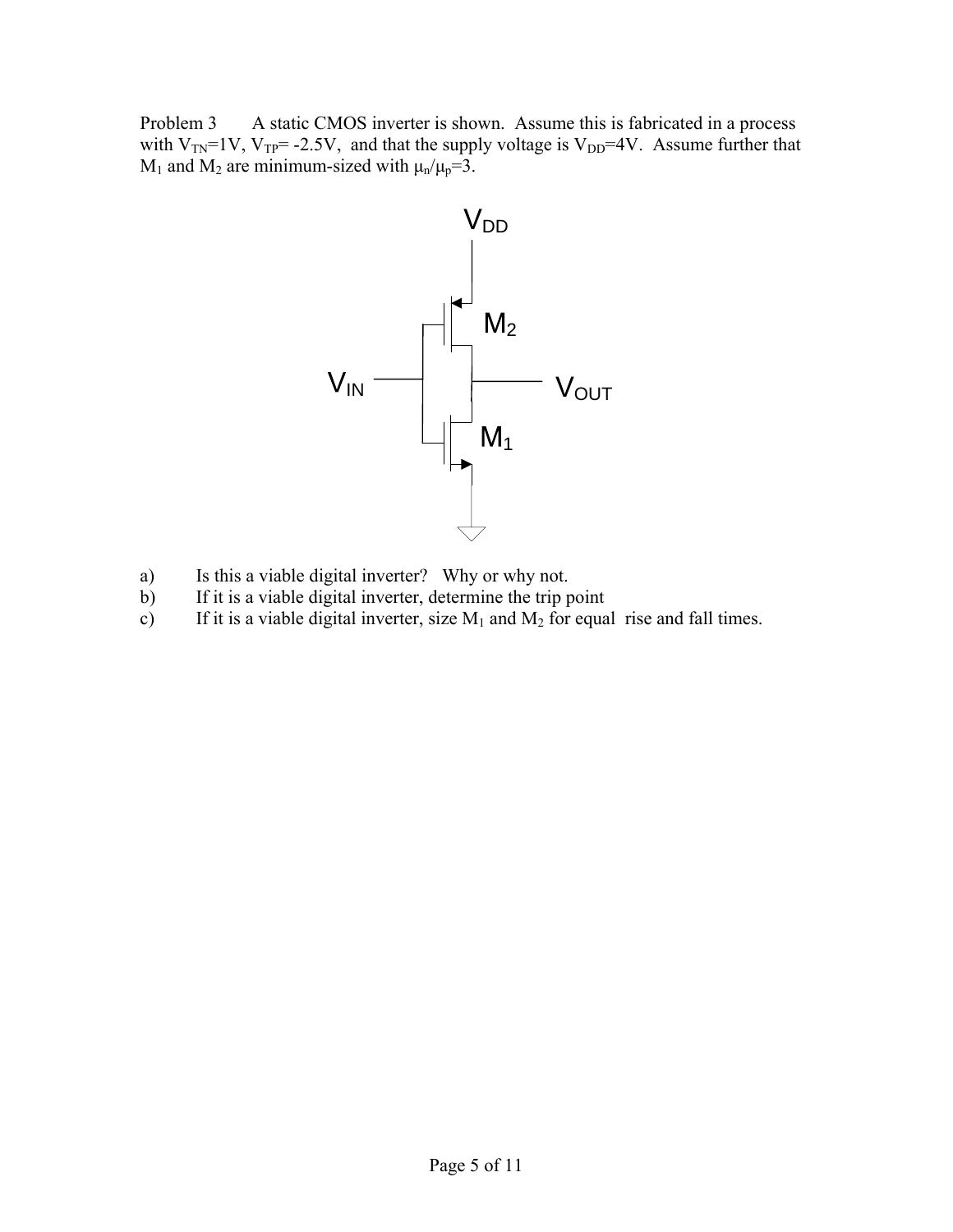Problem 4 Assume a signal propagates from A to B with a capacitive load of  $C_L$ =750fF. If the first inverter is sized for minimum-sized equal rise/fall time and the second is an equal rise/fall inverter with an overdrive factor k, determine k so that the propagation delay from A to B is minimized.

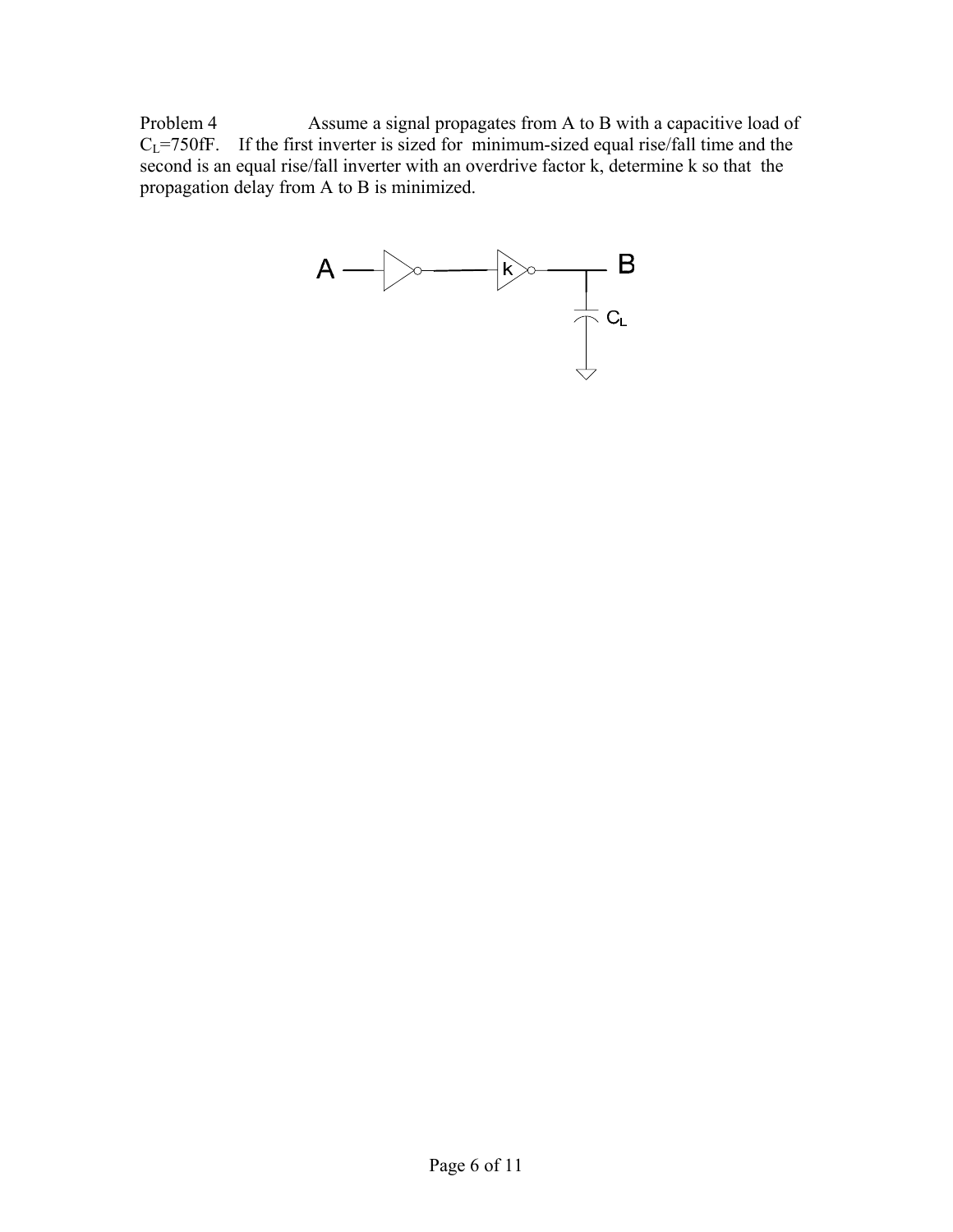Problem 5 Assume  $C_{REF}$  for a minimum-sized equal rise-fall inverter is 2fF and that a total load capacitance of  $C_L$  of 54fF is to be driven. In the first scenario, the load is driven directly by a minimum-sized equal rise/fall inverter. Alternatively, it is driven by the much faster two-stage pad driver with OD factors of 3 and 9 respectively. Quantitatively compare the total dynamic power dissipation required to drive  $C_L$  by these two different methods. Assume the signal at node A is a clock signal at 200MHz and that  $V_{DD} = 3.5V$ .

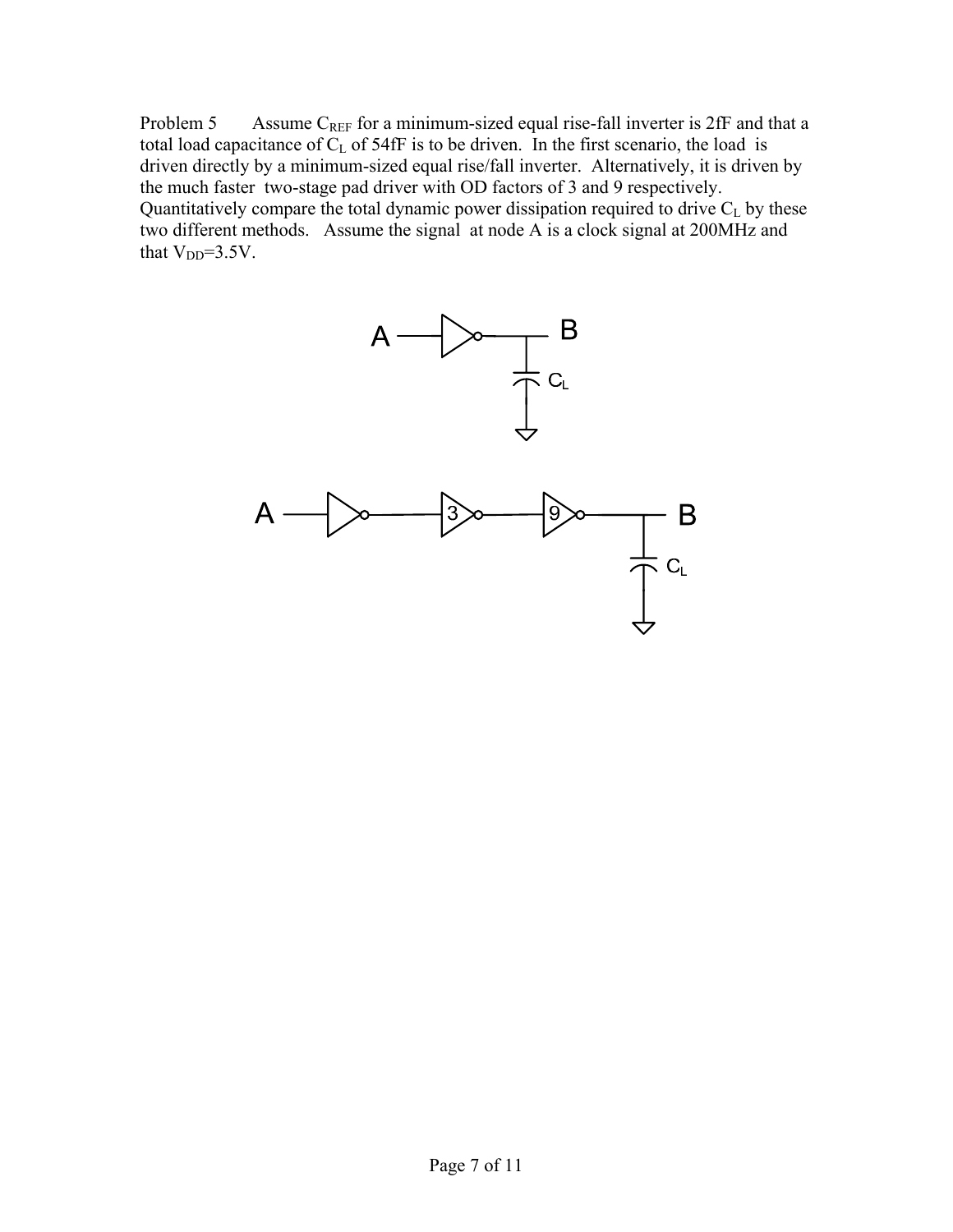Problem 6 Assume  $V_{DD}$ =3.5V,  $V_{SS}$ =-1V, and  $V_{IN}$  is a small-signal excitation.

- a) Size  $M_1$  so that the quiescent drain voltage is 1V
- b) With the sizing used in part a), determine the small signal voltage gain if the capacitor  $C_C$  is large

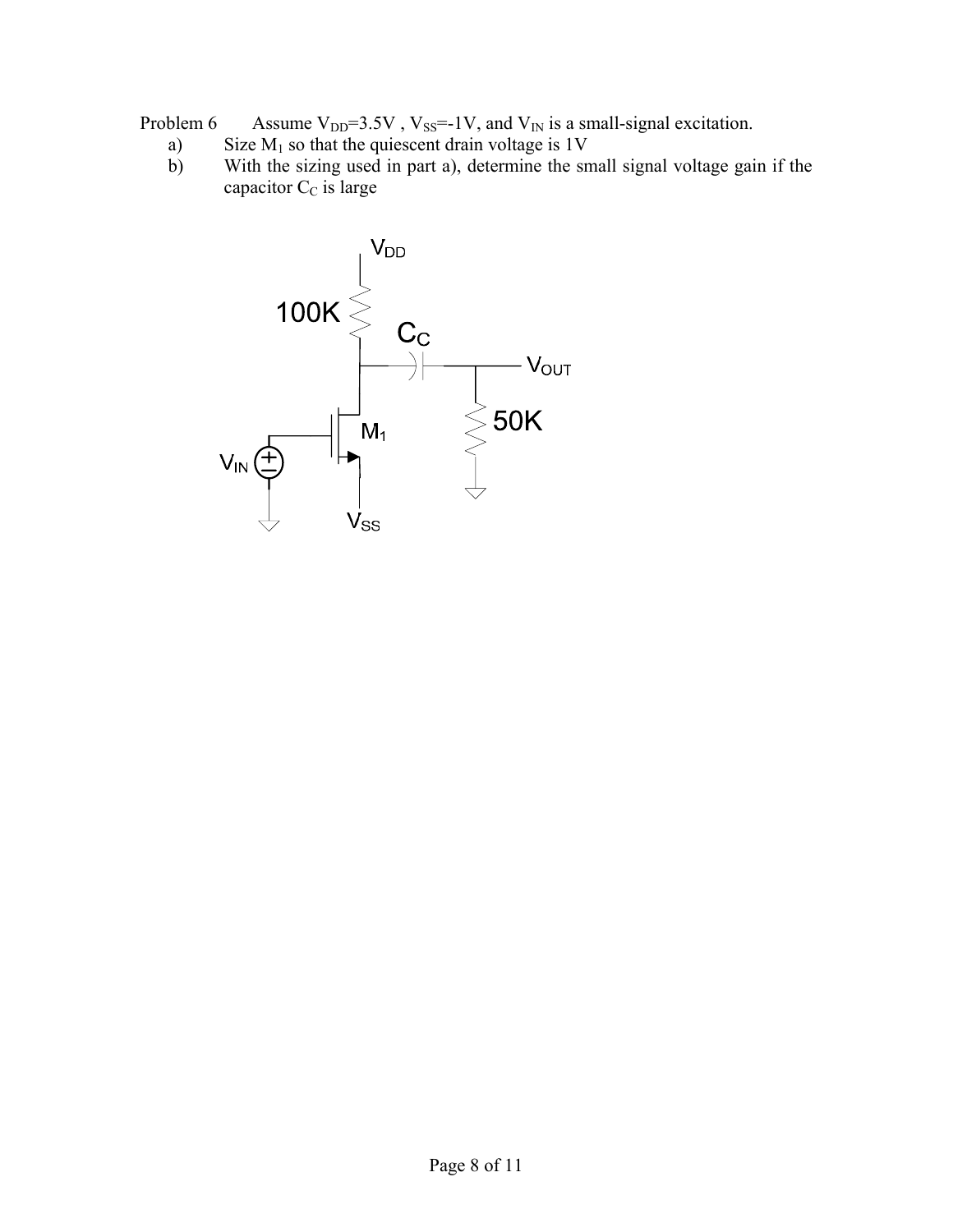Problem 7 Assume the Nonlinear Device is characterized by the model equations

$$
\begin{aligned} \boldsymbol{I}_1 &= 2\boldsymbol{V}_1\sqrt{\boldsymbol{V}_2}\\ \boldsymbol{I}_2 &= 8\boldsymbol{e}^{10\boldsymbol{V}_1} + 2\boldsymbol{V}_2 \end{aligned}
$$

.



- a) Obtain expressions for and draw a small-signal equivalent circuit of this nonlinear device at the Q-point defined by  $V_{1Q}$ =0.2V,  $V_{2Q}$ =4V.
- b) Assume  $V_{IN}$  is a small-signal source. Obtain the quiescent output voltage and the small-signal voltage gain of the following circuit if  $V_{XX}=0.2V$ ,  $V_{DD}=10V$ , and  $R_X$ = 2 Ω.

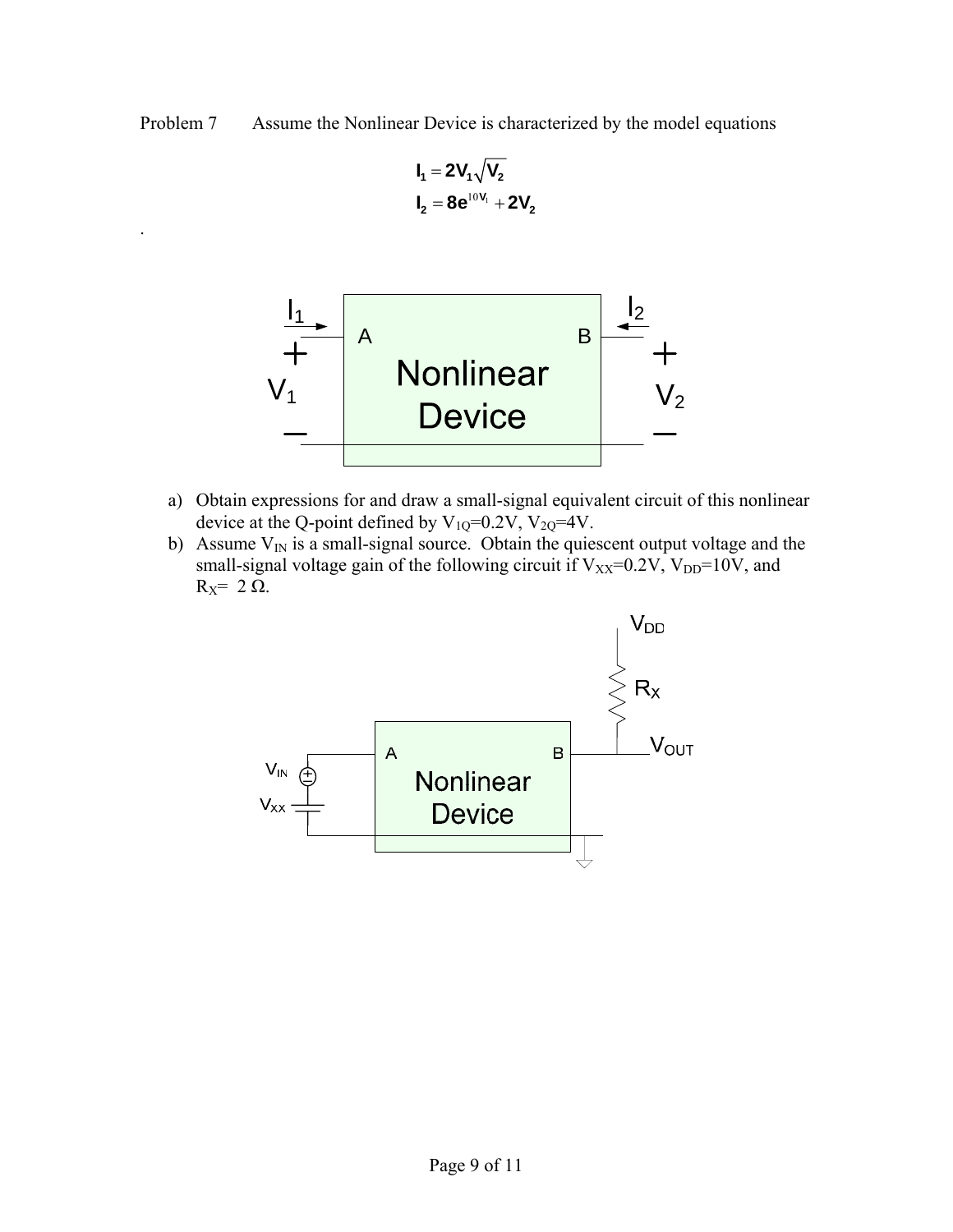Problem 8 The layout of 3 components in a n-well process is shown below. Sketch a cross-section of the wafer along the BB' cross section line indicating all of the relevant features.